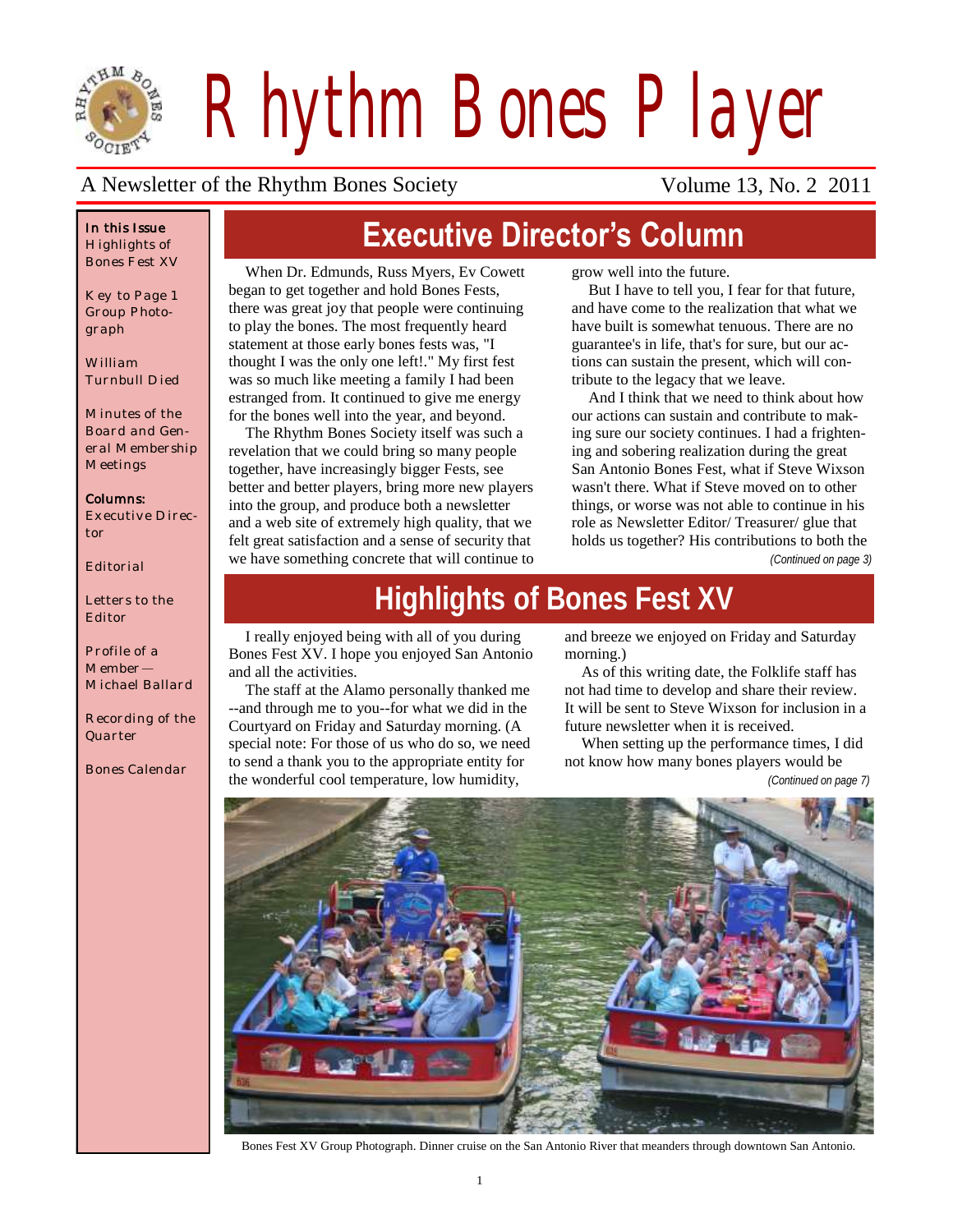### **Editorial**

I am again juiced up by the Fest and writing this on my flight home. Bones Fest XV, hosted by Dennis Riedesel, was another great Fest, and will be remembered as the 'Performer's Fest.' There were 9 and a half hours of stage time and over 8 hours of jamming to live music. Capping it off was a dinner cruise on the San Antonio River. Dennis" highlights article begins on Page 1. Our thanks to Dennis for being a wonderful host.

Many people deserve credit for the photographs in this issue. Mary Lee Sweet again photographed and videoed the Fest. I also shot some photos and video. Tom Worrell, Larry Wheat and others shot video that you will see on our website soon.

While I am acknowledging credits, I have to step into my grandfather roll, and thank my granddaughter, Abbie Hanson, for drawing the Fest Graphic used for T-shirts and posters. The concept for the graphic came from our host Dennis Riedesel.

Special thanks to Walt Watkins for hosting the duo of Tammy and Jay Roy for Friday afternoon and late evening jamming. It was a welcomed change of pace.

I feel the need to comment on Steve Brown"s nice words about me. It amazes me that I was able to turn an elementary school hobby into a retirement avocation. A trait of many first born children is the need to produce, and RBS has given me that opportunity. If I have been a blessing to my rhythm bones family, you and our society have been a blessing to me. Thanks Steve for the kudos.

In closing, when someone calls out "Remember the Alamo," it will have two meanings for me and for this year"s group of tired Bones Festers.

### **Letter to the Editor**

I spent four days (March 17-20) teaching banjo at Suwannee Banjo Camp in Florida. I was impressed by the number of people learning to play the bones that came out of the woodwork once they realized that I played as well. Bones playing was not part of the [schedule,](http://suwanneebanjocamp.com/) but once I realized that at least 6-8 camp attendees were interested (some of whom already had their own sets), I made time to get together with people to go over rudiments and offer tips on how to blend in with old-time banjo/fiddle music. I think more people are asking questions not only about the history of playing bones, but also looking for more opportunities to play. It's a notable sign. BTW, here's a video that includes me playing bones as part of the [faculty concert](http://www.youtube.com/watch?v=wFQlThdKH14) during the camp (www.youtube.com/watch? v=wFQlThdKH14.) You can hear me in the background, but I eventually get a chance to briefly "solo" during one of the breaks. I'll keep doing my part in sharing with people as opportunities arise. I'm glad that RBS' website is updated so that I can direct interested individuals in your direction. Best Regards, *Greg Adams*

My name's Ari, and I taught rhythm bones at the Downeast Dance Festival. Thanks for having this society and this website. I have referred to it many times. Jonathon, if you're the one this email goes to, thanks as well as you're the one I learned from at the NEFFA festival. *Ari Erlbaum* 

I am excited to find this web site about bones playing. The bones have been in our family for years. My grandfather, Chet Davids played for dances while shearing sheep on the desserts of Idaho and surrounding area. His bones were made of ebony. My father Theron Davids, then taught himself to play them as they were setting around his home. He played with an orchestra in Chesterfield Idaho for years. Chesterfield is on the national historical register and is visited by many each summer. The restoration group has rebuilt the original recreation hall on the town site, and my brother Paul Davids and I played with a band there last summer. Paul has a metal set of bones and a pair of ivory bones. I started to play the bones in 1963, and my father taught me his techniques and his enthusiasm for the art. It was my talent in a Miss Caribou County Pageant, and I placed second runner up in that contest. I forwarded your web address to my daughter who also enjoyed it. I am

### *Rhythm Bones Player*

Rhythm Bones Society Volume 13, No. 2 Second Quarter 2011 ISSN: 1545-1380

**Editor** Steve Wixson wixson@chattanooga.net

**Executive Director** Stephen Brown Bones@crystal-mtn.com

**Web Site Coordinator** Jonathan Danforth webmaster@rhythmbones.com

**Board of Directors** Steve Brown, Executive Director Jonathan Danforth Skeffington Flynn Mel Mercier Sharon Mescher Bill Vits, Assistant Director Steve Wixson, Secretary/Treasurer

 The Rhythm Bones Player is published quarterly by the Rhythm Bones Society. Nonmember subscriptions are \$10 for one year; RBS members receive the Player as part of their dues.

 The Rhythm Bones Player welcomes letters to the Editor and articles on any aspect of bones playing. All material submitted for consideration is subject to editing and condensation.

Rhythm Bones Central web site: rhythmbones.com

planning a family bone fest in a few months with my brother's families. I think we will have a great time, and we will start the next generation on their bone playing fun. *Shirley Christensen*

### **Bones Calendar**

**Bones Fest XVI.** Date and location not decided, but Ireland, Orlando and Flagstaff are possibilities. Interested in being a host—send for the Bones Fest Host Guide.

**NTCMA and Bones Contest**. August 29-September 4, 2011. Bones contest on Saturday or Sunday.

### **William Turnbull Died**

RBS recently learned that member William Turnbull of Toledo, OH, died in 2008. He was a self taught player who liked Dixieland music. He played with cherry and ash rhythm bones.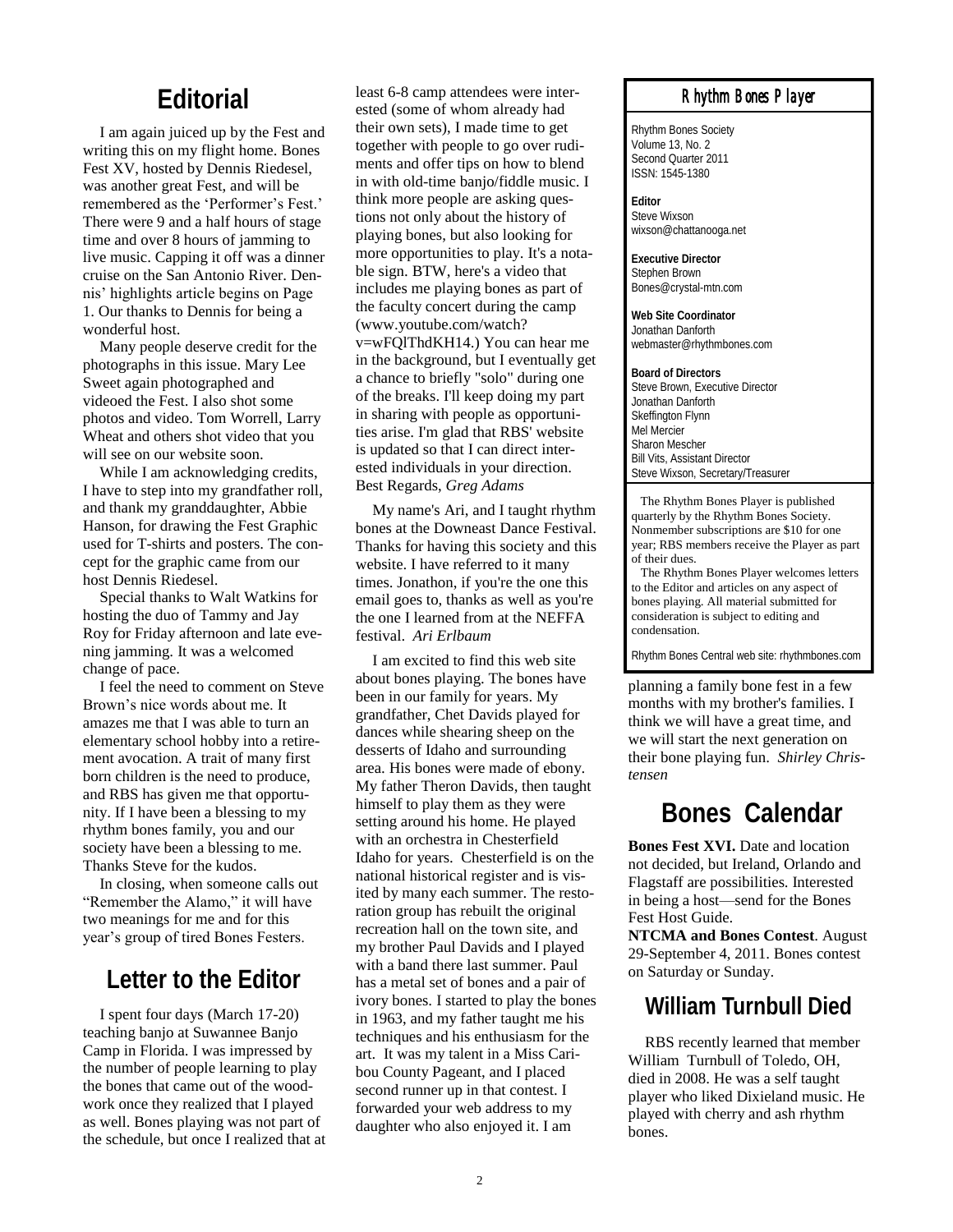newsletter and the web site, and his tireless energy for the bones is truly staggering.

I think about the original Board of which there are only three of us left on the board after 10 years. Russ Myers has passed on. Our dear friend Ev Cowett is not able to be as active as he once was. And being an organization based on an ancient art, we are getting older as well. (I got my first senior discount in San Antonio this week end!)

So what can we do to make sure what we have will continue? I think we can all participate up to our level, and ability. I can give Steve more support, write more articles when he needs them, pay more attention to the inner workings of the organization, so that in the event that I am needed to take on more responsibility, I'll be there.

We have two new Board Members, Sharon Mescher, and Skeff Flynn. Great choices who will bring much needed energy to the board, and a wealth of knowledge and experience.

But what can you do? You can participate to the level of your ability. Attend a Bones Fest when you are able, give your opinion as to where and when bones fests should be held to make sure you can get to one now and again, write an article for the newsletter, or just tell us what you think.

Because I fear that what Fred, and Russ, and Ev had envisioned could easily become dust in the wind, as we will all become, I sincerely hope that when I'm gone, there will be five more of you to take my place, and carry on what we have contributed to building.

I want to thank Dennis Reidesel for putting on a truly fantastic fest—what a great time. I want to thank each and every Bones Fest participant for being there and contributing in their unique way. What a great city San Antonio is!

And finally I want to thank Gil Hibben, and Kenny Wohlin for their service on the Board. Gil had been a Board Member since 2002, and Assistant Director since 2004. His leading the conga line at the end of the Bones Fest was a fixture at Fests since my

*(Continued from page 1)* first Fest in 2000.

Kenny's term on the board was a bit shorter, but no less valuable. We will always have fond memories of the Fest he sponsored last year, and continue to be wowed by his technical expertise on the bones. We encourage them to return to the Board in the future.

In addition I welcome on the Board, Sharon Mescher and Skeff Flynn. Sharon is well known to all of you not only with her remarkable progress as a bones player in the Mescher Tradition, but also for her exemplary work on the 10th Anniversary commemorative issue of the Rhythm Bone Player newsletter.

Skeff, although a relative new comer, has great enthusiasm for the bones and RBS, and represents the newer player. Please join me in welcoming them! *Steve Brown*

### **Minutes of the General Membership Meeting**

Steve Brown called the meeting to order at 4:10 PM in Room 3 of the Emily Morgan Hotel. The motion was made, seconded and approved to accept the minutes of the last meeting as printed in the newsletter. Steve Wixson presented a brief Treasurer's report noting that we ended the year with \$2,460 in the bank. The motion was made, seconded and approved to accept the report.

There was an election of officers and Board members. Since there was not a quorum for a Board meeting which is also the Nominating Committee, all nominations were from the floor. The following were elected; Steve Brown, Executive Director, Bill Vits, Assistant Director, Steve Wixson, Secretary/Treasurer, and Board Members Jonathan Danforth, Skeffington Flynn, Sharon Mescher and Mel Mercier.

There was a discussion about the location of Bones Fest XVI. There are three possibilities; Mel Mercier in Cork, Ireland, Mary Lee Sweet in Orlando and newcomer Michael Satterwhite in Flagstaff, AZ. The Board will follow up.

The meeting was adjourned at 5:05. Respectfully submitted, *Steve Wixson*

### **Minutes of the Board Meeting**

Steve Brown called the meeting to order at 8:00 AM in the Emily Morgan Hotel restaurant. Present were Steve Brown, Bill Vits, Steve Wixson, and new members Skeff Flynn and Sharon Mescher. There were three visitors, Jerry Mescher, Randy Seppala and Michael Satterwhite.

The motion was made, seconded and approved to accept the minutes of the last Board meeting as printed in the newsletter and summarized by Steve Wixson.

There was a discussion of our website and how to continue to improve it. Since Skeff Flynn is a web developer, the motion was made, seconded and approved to give him access to the website so he can develop a clone (a copy) using the web tools he uses that the Board can evaluate.

The issue of rhythm bones to give away to kids was discussed. Steve Wixson did a little research to see if Joe Birl"s plastic bones could be inexpensively duplicated. His first quotes were high, so Steve Brown will check with some people he knows who might be able to do it cheaper. Randy noted that the Dem Bones Company is retooling and will be able to quote on give away kids bones soon.

Many years ago Doug Rideout of Liberty Films shot profession multicamera 16mm film of Percy Danfoth for a documentary. He was not able to finish that project, and it would be a contribution to the history of rhythm bones if this project could be completed. As a way to hopefully restart the project now using digital techniques, the motion was made, seconded and approve to authorize \$400 for the purpose of scanning as much film as possible into the computer so the Board could examine it as video and determine the feasibility of completing the project.

The meeting was adjourned at 8:55.Respectfully submitted, *Steve Wixson*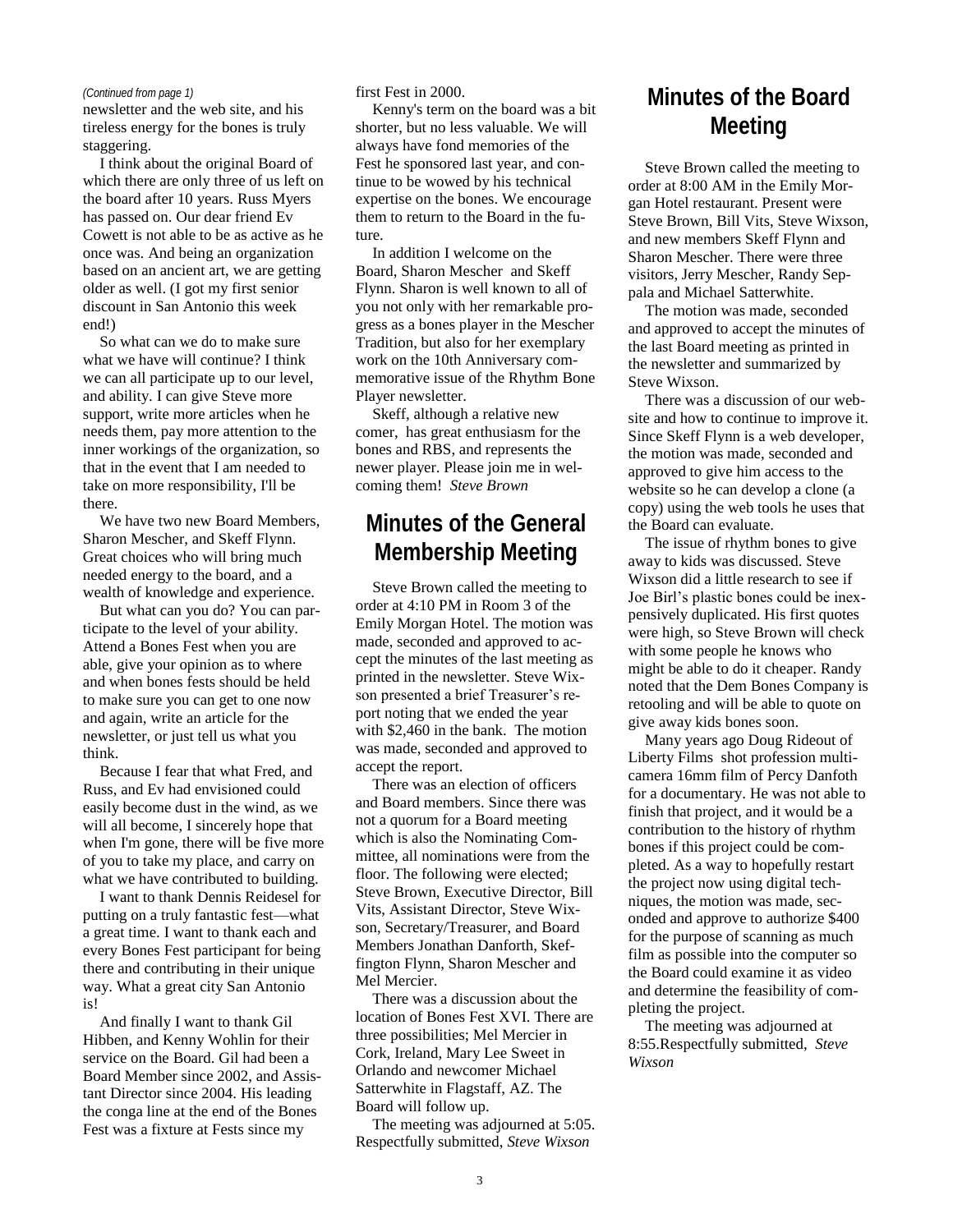# **Bones Fest XV Photographic Highlights**



The Alamo with our Fest Hotel in the background



Steve Wixson teaches a group of youth in the Alamo Courtyard



Randy Seppala, Annette & Mitch Boss performing in the Alamo Courtyard



Sky Bartlett playing rhythm bones to Jessye Weinstein"s classical solo



From the left, Dr Winders who led our Alamo tour and learned to play bones a bit, Steve Wixson, Jessye Weinstein, Courtney Byrne-Mitchell, Annette Boss, Becky Shannon, Jerry Mescher, Skeff Flynn, Sky Bartlett, Bernie Worrell, Michael Satterwhite, Sharon Meacher, Ernie Duffy and Mitch Boss.



Walt Watkins hosted afternoon and after hours jamming sessions with Tammy and Jay Roy who can play most any song that someone can name. A very nice change of pace.



Another Spike Bones rhythm bones extravaganza performance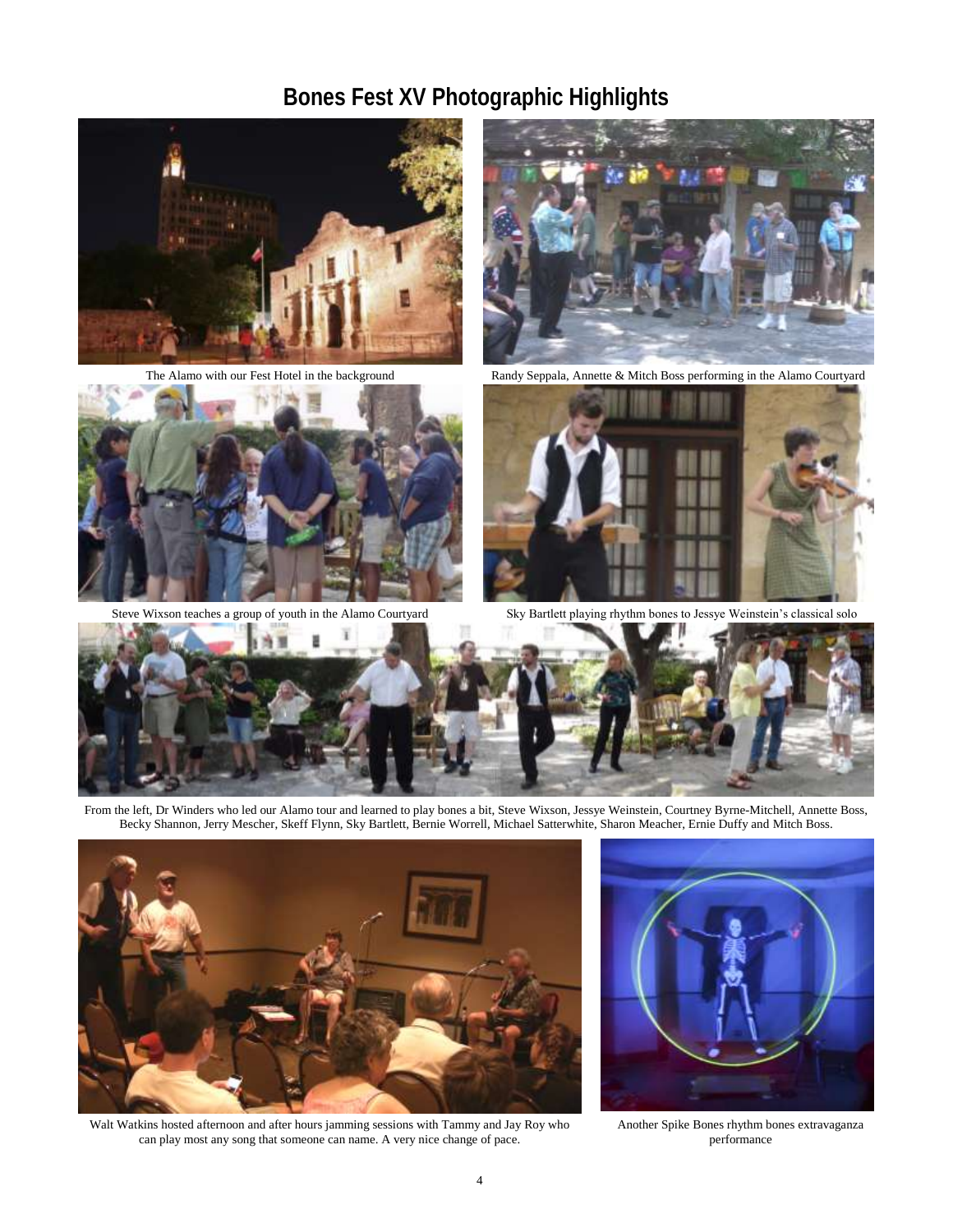

The Mescher Trio, Sharon Mescher, Jerry Mescher and Bernie Worrell, performing on the Grape Arbor Stage



Performing on the Grape Arbor Stage are from the left, Skeff Flynn, Sky Bartlett, Randy Seppala, Mitch Boss, Walt Watkins, Ernie Duffy, host Dennis Riedesel on the one string bass banjo, Bill Vits and Steve Brown. What a treat to perform with the Tanner Family Old Time Medicine Show Band.



Mary Lee and Frank Sweet in their Backintyme costumes



Sky Bartlett driving, Becky Shannon, daughter Jessye Weinstein and friend Courtney Byrne-Mitchell start back to Colorado after the Fest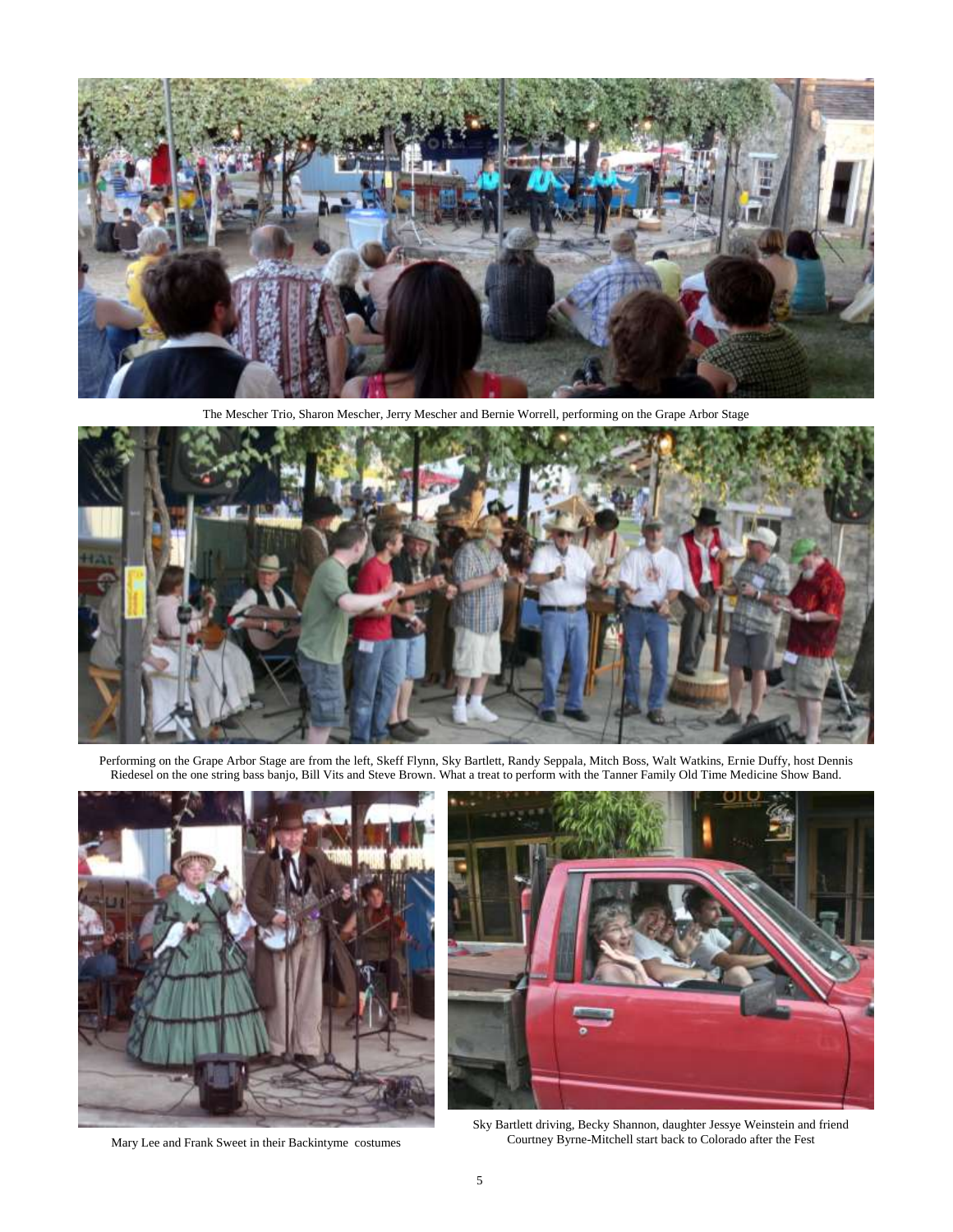# **Profile of a Member Michael Ballard**



In 1983, I visited [Renaissance](http://recfair.com/socal/)  [Faire,](http://recfair.com/socal/) then in Agoura Hills, California and I got "shanghaied" into working there. I've worked there every spring since then. At the Faire, amongst all of the oddly dressed people, there was one group that was more odd than most and they put on a really fun show of Scottish and Irish music and dancing. I was hooked immediately.

The group is called [The Clan Mac-](http://www.maccolin.com/index.html)[Colin of Glenderry.](http://www.maccolin.com/index.html) Through them I was introduced to two more styles of dancing and I was introduced to [Bones](http://www.rhythmbones.com/) and [Bodhran.](http://www.ceolas.org/instruments/bodhran/) I've been dancing and/or playing in their dance shows (and many other places) for more than 20 years.

In 1985, I noticed one Faire weekend when many musicians were missing. The following weekend they were all back so I asked where they had gone. That's when I found out about the [California Traditional Music Soci](http://www.ctmsfolkmusic.org/)[ety](http://www.ctmsfolkmusic.org/) and their annual [Summer Solstice](http://www.ctmsfolkmusic.org/festival/Solstice/default.asp)  [Folk Music, Dance and Story Telling](http://www.ctmsfolkmusic.org/festival/Solstice/default.asp)  [Festival.](http://www.ctmsfolkmusic.org/festival/Solstice/default.asp) I went to the 1986 Festival as a paying customer and found out about the benefits of being a [volun](http://www.ctmsfolkmusic.org/volunteer/festival/default.asp)[teer.](http://www.ctmsfolkmusic.org/volunteer/festival/default.asp) After being a volunteer for a few years, I was invited to join the staff as a teacher and as Artistic Director - Small Instruments/Percussion. I've been teaching, co-teaching or assisting in bones, bodhran and spoons classes since 1987. I've also learned a bit of clave, doumbek and djembe at the Festival.

In 2000, I found out about the [Rhythm Bones Society](http://www.rhythmbones.com/index.html) from a bones player friend, Molly Bennett. I attended Bones Fest IV in Chattanooga, TN that year and several more since then (IV, VI, VII, IX, X, XI, XII).

Over the years I've played in innumerable pub sets and jam sessions, mostly in Southern California. I've played concert gigs with everything from classical orchestra to heavy metal and mariachi bands. Highlights include:

Gigs with [Silverwood,](http://www.silverwood-music.com/) Kitchen Fire and [The Shamrockers](http://www.shamrockers.com/) (all based in the San Diego area).

Playing with the [San Diego Reper](http://www.sandiegorep.com/)[tory Theater Company](http://www.sandiegorep.com/) in their Christmas 2000 production of Dickens' "A Christmas Carol".

Many years of playing on the streets of the Renaissance Pleasure Faire (and occasional other venues) with hammered dulcimer master [Glenn Morgan.](http://www.glennmorgandulcimer.com/) *Michael Ballard*

[In the photo, Michael at BFXII went to top of the Gateway Arch.]

# **Key to the Page 1 Group Photograph**

In the left boat on the left side from front to back; Sharon Mescher, Jerry Mescher, Annette Boss, Mitch Boss, Skeff Flynn, Marynell Young, Gene Young, and Randy Seppala

In the left boat on the right side;



**Featuring STERLING KELLEY, Dixon, Missouri and RALPH LEE SMITH, Cheyney, Pennsylvania** 

Tom Worrell, Bernie Worrell, Michael Satterwhite, Steve Wixson (not shown taking the photograph), Steve Brown, Rebecca Shannon, Jessye Weinstein, Courtney Byrne-Mitchell, and Sky Bartlett.

In the right boat on the left side: host Dennis Riedesel, Ernie Duffy, Glen Christian, Mike Szymanski, Renee Neese, Spike Bones, and Bill Vits.

In the right boat on the right side: Larry Wheat, Joy Watkins, Walt Watkins, Jennifer Szymanski, Craig Brubaker, Frank Sweet, and Mary Sweet.

# **Recording of the Quarter**

Spike Bones found the 33rpm vinyl record shown below. It features Sterling Kelly on bones and hickory leaf and Ralph Smith on harmonica. Sterling was born in Flat Rock, MO several miles south of where Spike lives. He learned to play rhythm bones from his father who worked for the Dandy Dixie Minstrel Show.

The liner notes say, "The instruments featured on this album are, in a sense, the folk instruments par excellence of the America of not long ago...What you will hear on this record, is a direct transmission of American folk art of the earlier years

of this century"

The record number is listed as TR-4 from Troubadour Music, Inc., copyright 1977. We have been unable to locate them, and assume they have gone out of business. Therefore, we will digitize some of the tracks and add them to the growing list of rhythm bones music on our website. If anyone knows anything about this company, please contact Steve Wixson.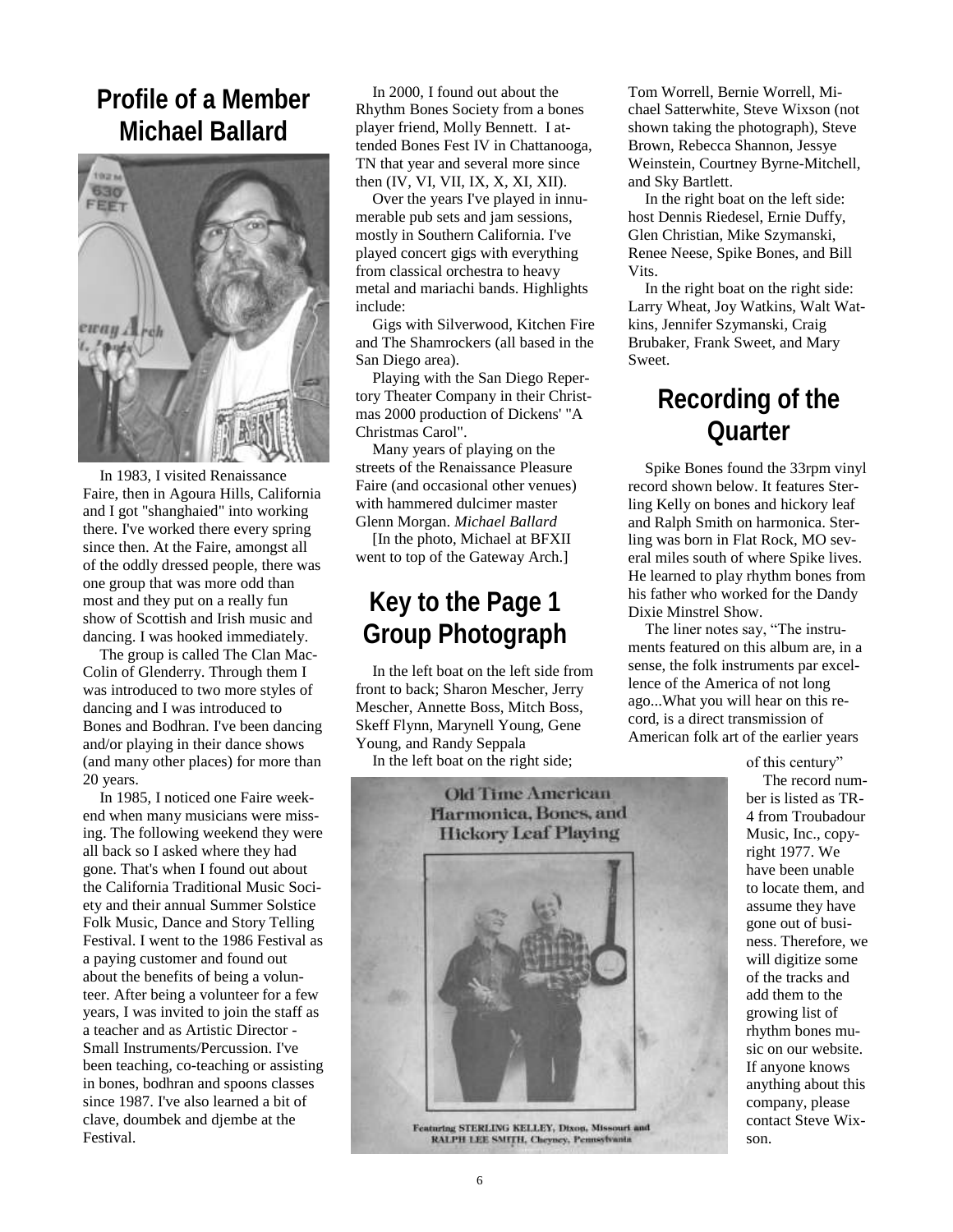attending the conference. The rational for a 3 hour block of performance time was because I recalled that this was about how long it took for everyone to perform at the Bones Fests with a large attendance. When it looked like our attendance would be low, the 3 hours of performances were locked in at Folklife, but that opened more time to schedule other activities around the morning and early afternoon jam and meeting times. I hope all of you got in enough performance time before an audience and at the jam sessions!

Many of you commented about how much you enjoyed the dinner cruise. I have taken the barge tour many times, but enjoyed the dinner cruise since it was the first time for me. I also enjoyed the parts of the river that the tour barges do not visit so that was also a "baby book" experience for me. The Casa Rio is my favorite place to eat when I am downtown, but I choose this restaurant to serve us dinner because Steve Brown said he wanted some real Texas Chili. From the 1860"s to the 1930"s, the San Antonio Chili Queens plied their food wares from their carts on Alamo Plaza. The chili on your dinner plate was one of those Chili Queen's recipe!

I also hope you found the Alamo and the I-Max move informative. If we had been in another part of San Antonio I would not have scheduled this event—but since we were right across the street…

My music folks shared with me why they enjoyed this event: 1) they really liked the configuration of players that were able to assemble for this gig. We stayed and jammed until after 1 AM Sunday morning after all of the bones players left; 2) they were glad that they were once again able to perform at Folklife since it has been too many years since the last time they performed there; and 3) they were enthralled with the talent the bones players brought to the jam sessions and public performances. When I asked them what they thought of the bones players that had much more talent that I do--they said, "Wow!"

A big thank you goes out to Walt.

Early on I gave Walt the times and *(Continued from page 1)* past Bones Fests so it was interesting rooms that were available for the Friday jam sessions. We did not have enough hotel rooms reserved on Friday and Saturday night for us to be able to use the hotel"s meeting rooms as per our contract. So plan "B" was developed which was to use the Alamo Compound meeting rooms. Then we were able settle on plan "C" where those of you who came in the extra nights before and after the Friday and Saturday night block allowed the re-negotiation for the use of the hotel"s meeting rooms. Walt had a contract with his music group so he and I had some anxious moments while all of this was resolved. His duo was wonderful and really added extra enjoyment to our Friday afternoon and evening jam sessions.

> Steve Wixson and I were discussing the event and how we both enjoyed developing the vision, doing the planning and negotiations involved in putting this event together. I really had fun doing my part for this event. Steve told me that if I follow true to form with those who have hosted more than one event that I would do this again in about 5 years. If you want to come back to San Antonio, I would be happy to serve once more.

Performance Highlights that I enjoyed:

The way the pattern of the notes of "Golden Slippers" are played on the Hammered Dulcimer allows for this song to be played at a very high tempo. When Sky and Dana shifted through the gears into super overdrive it was all I could do to keep up and I was just thumping along on the beat- pity those musicians that had to fill up less and less space in between the beats!

Jessye and Sky's duets on Celtic Fiddle and Bones were a treat.

Mary Lee and Frank Sweet's sets were enjoyable. And a big thank you to them for being willing to time their performance so the band could get a break.

Naturally all of the individual performances were wonderful for me to observe, but I was especially enthralled when the players formed the various combinations to perform together in twos or threes. I do not recall seeing many of these combinations in

to watch each player fit their technique into the technique of their partners. I am glad things worked out time wise so we could do more of these group performances that what we were able to do in past Fests.

And while I am thinking in terms of duets and trios, it is always a highlight experience to watch the Meschers! Also a thank you goes to Bernie's husband, Tom Worrell, for help with the sound systems and to remind me that some of you wanted to perform to your own music.

Randy's silver spoon bones were very interesting when applied to the waltz. I can only recall Randy doing this to "Silver Bells." After I heard him play some of the other waltzes, I thought maybe I could throw Randy a curve when I asked the band to play my favorite waltz "OOT PIK" but Randy's spoons were beautiful with this song.

When I saw the list of attendees developing, I felt pretty sure that I would not have to schedule any workshops during the afternoon sessions. I left this part of the schedule open so that we could hold workshops if anyone wanted one or wanted to present one. But, I think the way things developed, everyone wanted to jam with Jay & Tammy on Friday afternoon and with the Tanner Family Minstrels on Saturday afternoon. I believe that everyone did as I did. They attend workshops as they watched each other's solo performances and then watched each other during the passoffs and picked up techniques via that method instead of a formal workshop.

I was also interested in those of you who played along with Gene's blues guitar. I have performed along with him in the past so I was interested in what could be done in concert with this instrument.

An off stage event that many of you probably missed was that I had asked Larry to bring along his "Fiddle Sticks" fiddle. Steve Brown, Bill Vits, and a few others got to try out or see this percussive technique.

I do not know why the Alamo Staff were so interested in the bones. They had a set (modern) in the archives

*(Continued on page 8)*